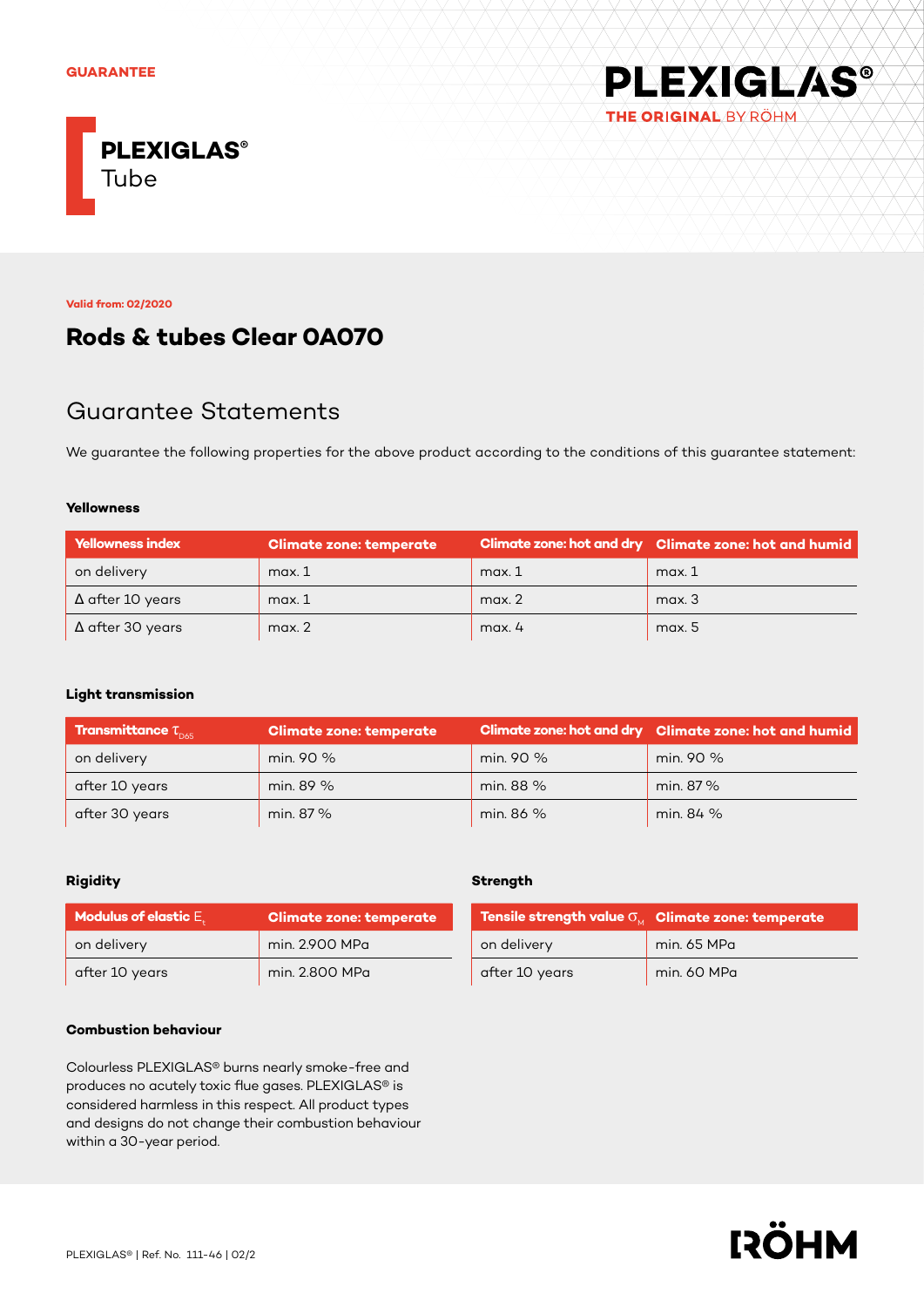

# Explanations

#### **Yellowness**

Colourless, transparent PLEXIGLAS® has a yellowing value of 0–1 when new. Depending on product type and design the yellowing value is only 4–7 delta higher after 30 years. The yellowing value is measured as per DIN 5036 on cleaned and polished specimens conditioned in a standardized climate at 23 °C/50 % RH until equilibrium is reached.

#### **Light transmission**

Colourless PLEXIGLAS® has a light transmission when new of up to 92 % depending on product type and design. Depending on product type and design, light transmission is only 2–15 % lower after 30 years. The transmission factor  $t_{\text{p65}}$  is measured as per DIN 5036 on cleaned and polished specimens with thickness of 1mm, conditioned in a standardized climate at 23 °C/50 % RH until equilibrium is reached. The values guaranteed for PLEXIGLAS® grades other than Clear only apply to the temperate climate zone.

## **Rigidity**

The modulus of elasticity Et is determined in the tensile test according to ISO 527-2/1B/1 at 23 °C as the average value measured on five specimens with parallel faces, which have been conditioned to the equilibrium state in the standard climate of 23 °C/50 % RH. The values guaranteed for PLEXIGLAS® only apply to the temperate climate zone.

## **Strength**

The tensile strength  $(\sigma_{\omega})$  is determined in the tensile test according to ISO 527-2/1B/50 at 23 °C as the average value measured on 5 specimens with parallel faces, which have been conditioned to the equilibrium state in the standard climate of 23 °C/50 % RH. The values guaranteed for PLEXIGLAS® only apply to the temperate climate zone.

#### **Combustion behaviour**

Light absorption by smoke is measured acc. to DIN 4101- 1 Annex B. PLEXIGLAS® burns nearly smoke-free, i.e. light absorption by the smoke is < 15 %. The acute toxicity of flue gases is measured as per DIN 53436. The properties guaranteed for PLEXIGLAS® apply to all climate zones.

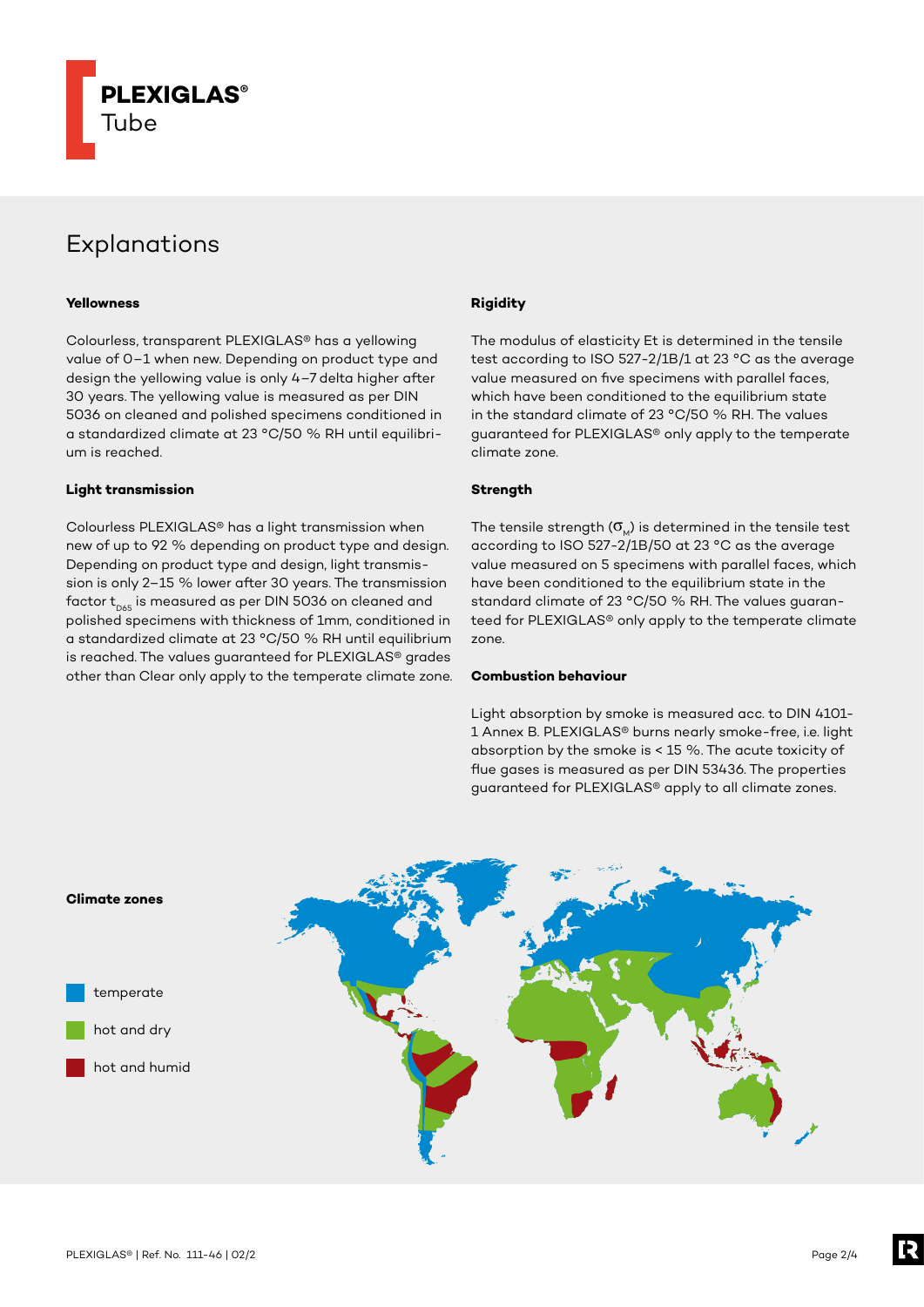

# Terms of Guarantee

#### **Terms of guarantee, exclusions**

All guarantee values shall be determined using cleaned specimens. In case of complex profiles, the measured values shall be determined on flat and plane-parallel specimen, since otherwise the material values cannot be determined with sufficient accuracy. Textured semifinished goods – only on the more roughly textured side if both sides are textured – must be measured with the textured side facing the light source, at the original thicknesses. The products must have been stored, transported, processed, installed and used in accordance with the requirements of the subject materials. They must not have been thermally moulded or exposed to detrimental effects of harmful chemicals. For information on proper use, care and deployment of our products go to www.plexiglas.de on the internet and see the relevant print publications.

#### **Duration of guarantee**

This guarantee begins with the day of delivery to the end-user and expires upon deinstallation of the first application, intentional or wilful destruction, or 10 or 30 years from date of purchase. The shortest of the stated time spans applies in each case. Any guarantee claims shall exclusively be determined and governed by the version of this guarantee statement valid on the date of purchase of the material in question. The applicable version in each case is found at www.plexiglas.de.

#### **In case of a guarantee claim**

Any rights or claims raised hereunder shall be subject to the following,

- The user must present us a bill from the seller showing the name and address of the user, date of purchase, full product type/name and the product quantity so purchased.
- The guarantee claim must be submitted to us, during the term of this guarantee, in writing within 30 days.
- We ourselves must without delay be permitted to inspect the defect and its potential causes on site, or to have another party do so on our behalf.

#### **Claims exclusively available hereunder**

In case all terms and other conditions hereof are fulfilled such that the user has a valid claim hereunder we will replace the defective PLEXIGLAS® product ex works. If equivalent replacement material is no longer manufactured by us or can no longer be supplied, the user will receive a refund of the original purchase price. No other or further rights or claims of any kind shall be available hereunder.

## **Consumer rights, applicable law & jurisdiction**

This guarantee does not affect or restrict any rights or claims specifically available to consumers under applicable law. This guarantee shall exclusively be governed by and construed under the laws of Germany, as applicable on the date of purchase of the goods in question, without giving effect to confl ict of laws principles. The exclusive place of jurisdiction for any rights or claims from this guarantee shall be Darmstadt, Germany.